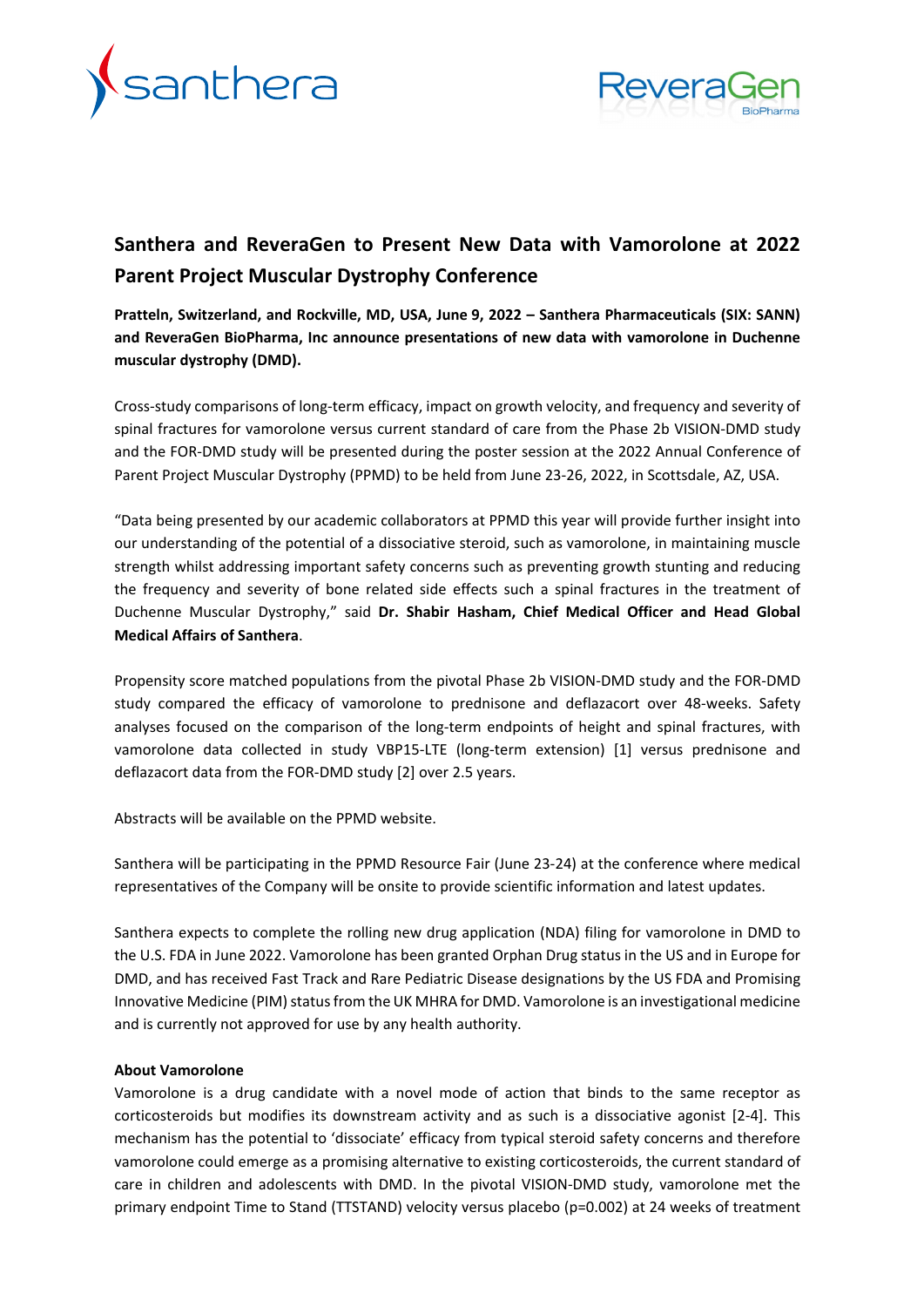and showed a good safety and tolerability profile. In clinical studies, vamorolone was generally well tolerated. The most commonly reported adverse events versus placebo from the VISION-DMD study were cushingoid features, vomiting and vitamin D deficiency. Adverse events were generally of mild to moderate severity.

# **About the FOR-DMD Study**

The Finding the Optimum Regimen for DMD (FOR-DMD; ClinicalTrials.gov identifier NCT01603407 / EudraCT 2010-023744-33) study is a randomized, prospective, multicenter, double-blind, comparative study of the efficacy and safety of 3 corticosteroid regimens (prednisone daily, prednisone intermittent or deflazacort daily) in boys aged ≥4 years and <8 years with a confirmed diagnosis of DMD and who were corticosteroid naïve at study entry.

#### References:

- [1] Mah JK et al (2022). JAMA Netw Open. 2022;5(1):e2144178. doi:10.1001/jamanetworkopen.2021.44178
- [2] Guglieri, et al (2022) JAMA. doi:10.1001/jama.2022.4315
- [3] Heier CR at al (2019). Life Science Alliance DOI: 10.26508
- [4] Liu X, et al (2020). Proc Natl Acad Sci USA 117:24285-24293

## **About Santhera**

Santhera Pharmaceuticals (SIX: SANN) is a Swiss specialty pharmaceutical company focused on the development and commercialization of innovative medicines for rare neuromuscular and pulmonary diseases with high unmet medical need. Santhera has an exclusive license for all indications worldwide to vamorolone, a dissociative steroid with novel mode of action, which was investigated in a pivotal study in patients with DMD as an alternative to standard corticosteroids. The Company plans to complete the rolling submission of its filing for approval for vamorolone with the U.S. FDA in June 2022. The clinical stage pipeline also includes lonodelestat to treat cystic fibrosis (CF) and other neutrophilic pulmonary diseases. Santhera out-licensed rights to its first approved product, Raxone® (idebenone), outside North America and France for the treatment of Leber's hereditary optic neuropathy (LHON) to Chiesi Group. For further information, please visit www.santhera.com.

*Raxone® is a trademark of Santhera Pharmaceuticals.*

# **About ReveraGen BioPharma**

ReveraGen was founded in 2008 to develop first-in-class dissociative steroidal drugs for Duchenne muscular dystrophy and other chronic inflammatory disorders. The development of ReveraGen's lead compound, vamorolone, has been supported through partnerships with foundations worldwide, including Muscular Dystrophy Association USA, Parent Project Muscular Dystrophy, Foundation to Eradicate Duchenne, Save Our Sons, JoiningJack, Action Duchenne, CureDuchenne, Ryan's Quest, Alex's Wish, DuchenneUK, Pietro's Fight, Michael's Cause, Duchenne Research Fund, and Defeat Duchenne Canada. ReveraGen has also received generous support from the US Department of Defense CDMRP, National Institutes of Health (NCATS, NINDS, NIAMS), and European Commission (Horizons 2020). [www.reveragen.com](http://www.reveragen.com/)